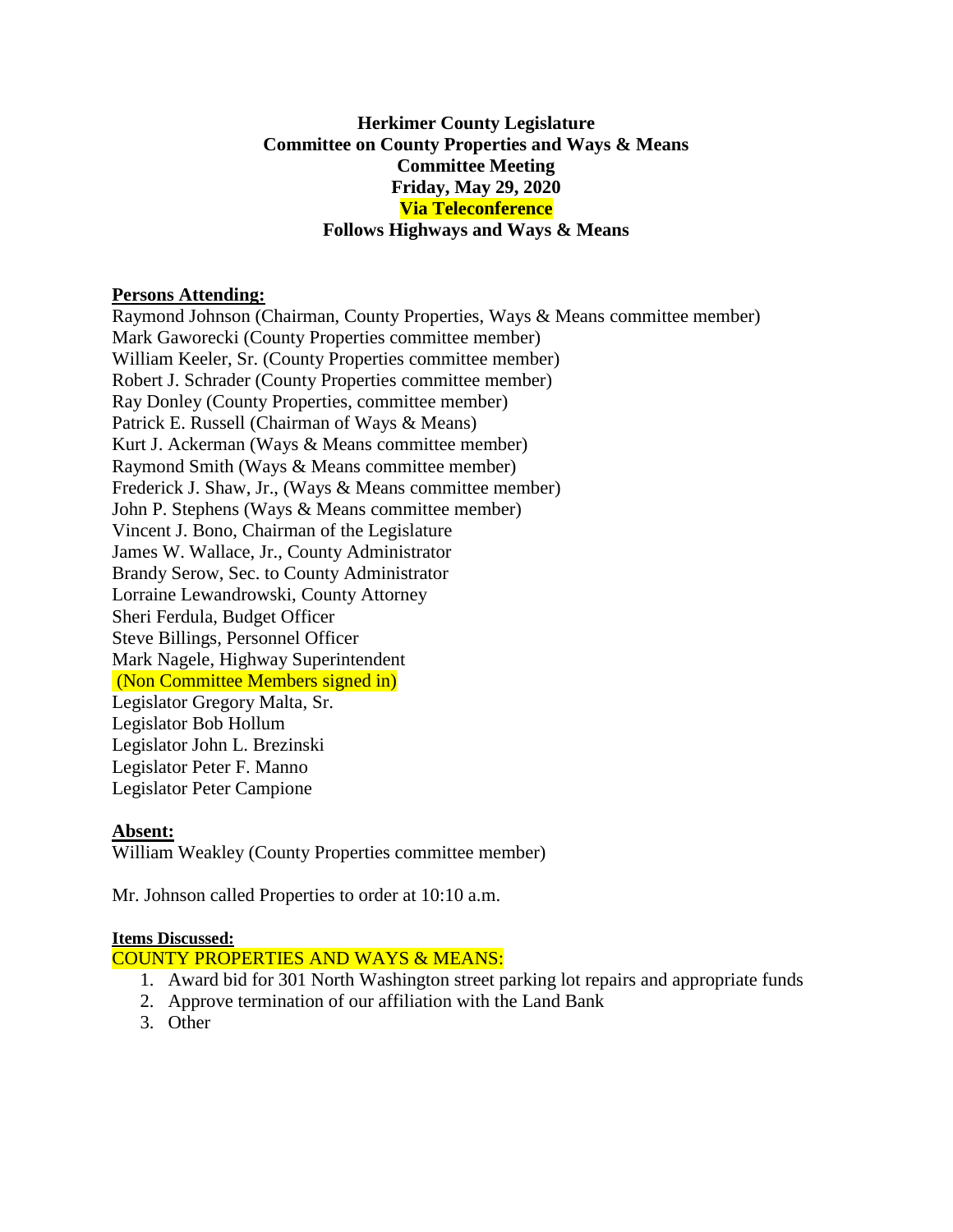# **Committee Vote Record**

# COUNTY PROPERTIES AND WAYS & MEANS:

Mr. Johnson stated "First on the agenda is awarding bid for 301 North Washington Street parking lot. We had the bids come in and they were quite different. I will let Sheri go from here."

Sheri Ferdula stated "The Highway Department was very gracious and put this bid out for us as there was a lot of technical information that needed to go into it. Mark and his crew put it out for us. The bids came back and had a very wide range of pricing. Jim and I had always talked about it being around \$300,000 for this. High bid came in at \$350,000, low bid came in at \$191,000 so we were very happy with the way this came out. Low bid came from Central Paving. The base bid was \$184,475 and then we had asked for an alternate in the bid for them to be able to work maybe a little later in the day or on Saturdays because that parking lot is so congested it's going to be very hard for us to have everybody be parking. We asked for an alternate to be able to work some off hours. Their alternate was \$6,600 so total bid was \$191,075. We currently have \$127,828 in the Building Reserve account so we would need to appropriate \$72,171 from the General fund to cover it but this is a project that we've kind of been pushing off for the last three or four years and it really needs to be done and it came in at such a great price that we feel it's something we should move forward with."

Item #1 - On motion of Mr. Schrader, seconded by Mr. Gaworecki for the County Properties Committee and on motion of Mr. Stephens, seconded by Mr. Bono for the Ways & Means Committee, Item #1 was voted on, approved and moved for Resolution. Unanimous.

Mr. Johnson stated "Number two, we are looking to approve a termination letter with the Land Bank. We have a 90 day clause that's kind of weird. We talked a little this morning, Lorraine to put our 90 day Notice in if that's what we should do."

Lorraine Lewandrowski stated "The original agreement was signed October of 2016 and it said this agreement shall commence on the effective date and remain in full force for three years. So three years would have been October of 2019. I looked in Rob's files and in the fall of 2019 a renewal agreement was sent to us but it was never signed by anybody. We are kind of in a zone where I'm wondering, we never signed the renewal and I'm thinking we should maybe speak with them and say look we never signed the renewal. We consider ourselves to be out and if they don't feel that we could also exercise the six month notice by the way the agreement was worded it says this agreement shall commence on the effective date and remain in full force for three years so they have not followed up with us in any way to say hey, sign this new agreement. And they haven't asked us if we are putting in a notice to get out. I'm kind of thinking to send them a letter and say we've never renewed and the old agreement was until the end of 2019 if that is what the Legislators would desire."

Mr. Gaworecki asked "With the six months does that start when we notify them or at the end of that?"

Lorraine responded "Well, it's worded kind of strange. It says any party may withdraw from this agreement on six months' notice and I'm sorry, I originally told Ray it was 90 days but it is six months, but such withdrawals may not be in effect until end of the current three year term. They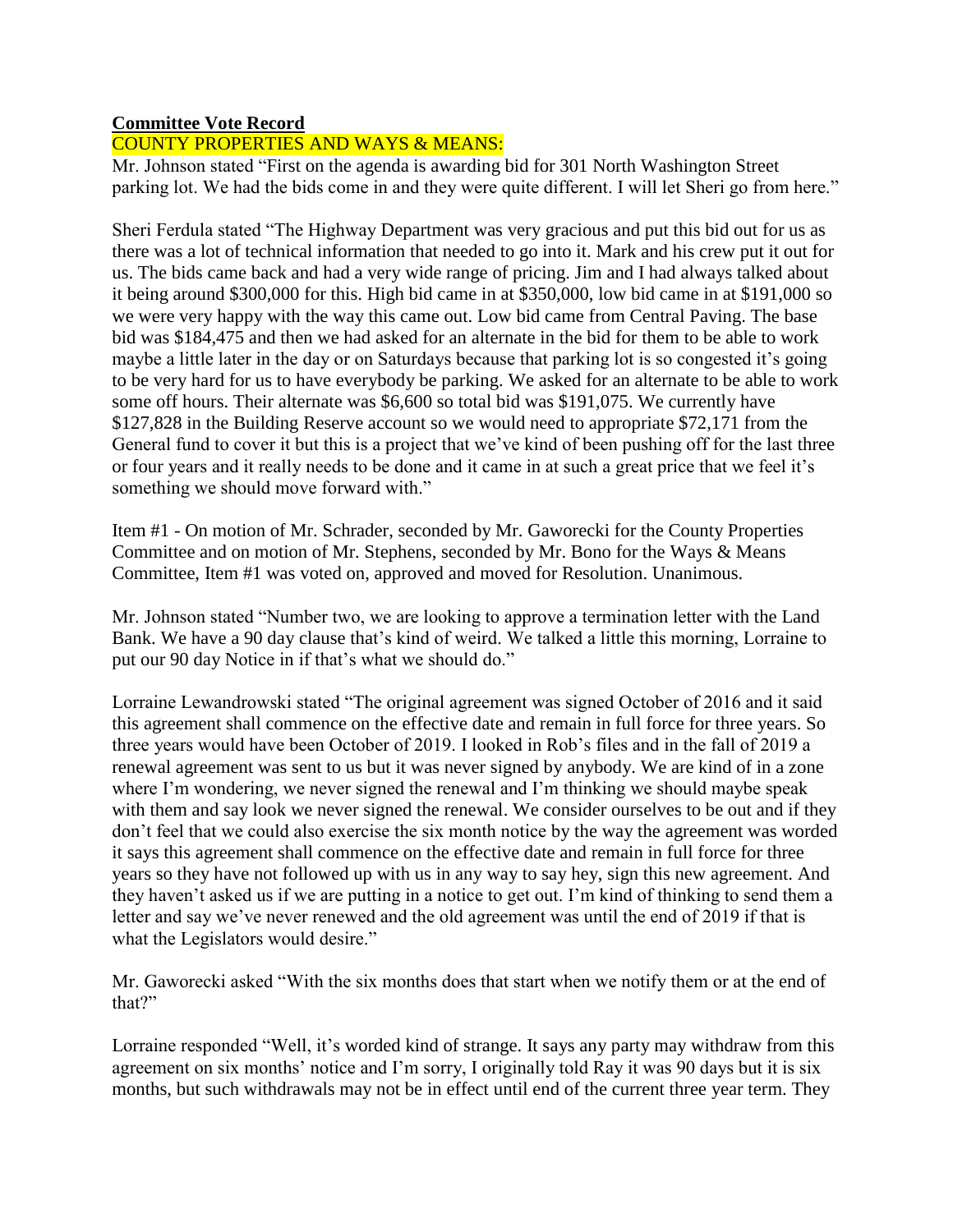might try and say you have to stick it out until the end of this three year term. You know, you give your 90 day notice so I think it would be better to say look you sent us this agreement to renew it in the fall of 2019 and it has never been signed and we are not going to sign it."

Mr. Gaworecki stated "And would not signing it count as a notice of wanting to get out?"

Lorraine stated "Yes I would say, it's never been signed I would say try that theory of law first because the agreement has a couple of different almost conflicting theories in here. The one is you have to give a notice but the other is you have to sign a renewal agreement which has never been signed and I don't know what the Land Banks view is on counties getting out. Are there any other counties that want to get out?"

Mr. Johnson stated "I don't know. We no longer have a person on the board."

Mr. Bono stated "John Piseck is still on the Board. He is not submitted and I think he is on the phone. John Piseck, do you want to add any insight on this?"

John Piseck stated "Yes. My concern is two things. One, they have not met their fiduciary expectation with the grants that they have in place and the other thing is they have the wrong person steering that ship and the third thing they applied and won a grant for a zombie quarterback but it was referenced through Herkimer County. The problem will be, we will be held liable for that as well. I would look at the agreement that you need to sign as a County and reach out a say to them in my opinion, I only stayed on to get the data, to keep getting the emails, but the organization is not being run properly. They didn't even do their ABO reporting for last year. Not this year but the prior year before that."

Mr. Ackerman asked "How are they able to apply for a grant if they didn't do their documentation?"

John Piseck responded "Because it's not state money. It's money through LISK. It's very strange Kurt. This woman Helena which John has been involved with, John Stephens has been involved with too, she changes the playing field constantly, moves the goal post and then also he got grant money to do specific things and he actually did other things with it and we all said it wasn't right. Remember John?"

John Stephens agreed.

John Piseck stated "It's a great idea however it's not being run properly in our region. If you look at the other regions that are doing it they are doing a fantastic job. We are not doing a fantastic job in our region."

Mr. Wallace stated "If the Legislature moves to get out Lorraine, what is the status of the properties we have given to them? What is the status of the liability that we have with this grant?"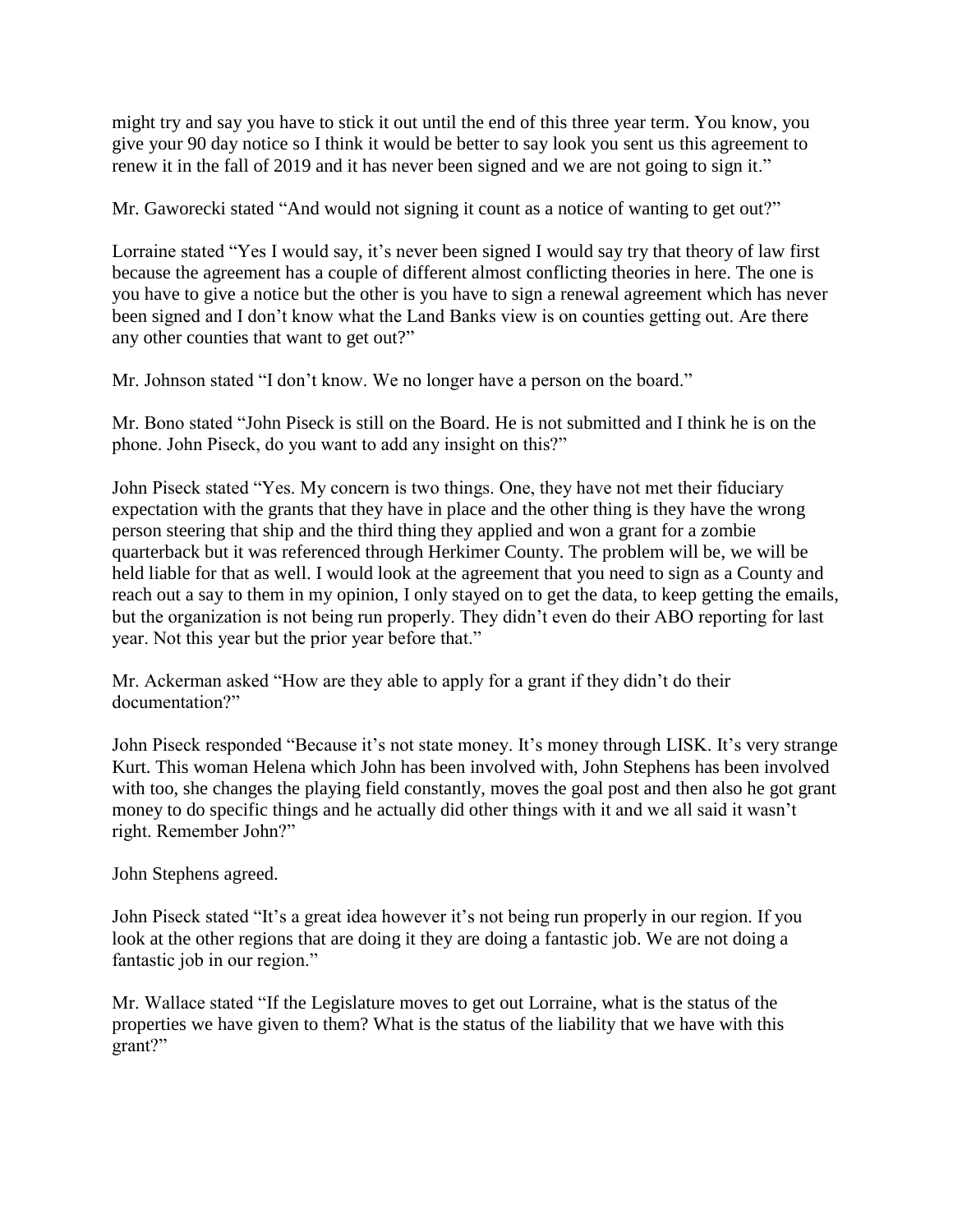Lorraine Lewandrowski stated "We've already given them properties but how many properties do they still hold and how many have they actually fulfilled their mission with?"

John Piseck stated "Well none in Herkimer County and the problem is they have no money to accept the properties we gave them."

Lorraine Lewandrowski state "They already have title to these properties. We don't have title to them anymore."

John Piseck stated "No but they've moved none of them. They have not repaired any of them. They don't have the money to do it, correct John?"

Mr. Stephens agreed.

Mr. Bono stated "I did go to one of those meetings. It was before Bernie left, I went with Bernie and I asked the question specifically out of how many properties you have, 75 I think at the time, how many have been put on the tax roll and I got six different answers. It started at 12 and we ended at 1. They were all over the board. The one individual leading it gave me 2 or 3 different answers and it finally got down to 1 so that was a little disconcerting."

Mr. Ackerman asked "How many jobs have they completed? Total, not just this last grant, all together."

Mr. Bono stated "Three or four County region. I haven't had that conversation with them. We were supposed to meet up but because of COVID we weren't able to meet."

John Piseck stated "Kurt, that's a great question however you still have the same captain steering that ship. No matter what is replied to you, it will not benefit the County at all in my opinion."

Mr. Johnson stated "We have the LDC which through that couldn't we take over those properties?"

Mr. Bono stated "I believe so. The LDC would be able to do that for us."

Mr. Johnson stated "It would be our own, kind of in house."

John Piseck stated "What we could do is, through that LDC take over those properties and then put them in an LLC. This is what I heard from our attorneys, maybe Lorraine has a different spin on it, we put them in an LLC and then we would be able to what we've talked about doing, Ray in the past."

Mr. Gaworecki stated "John, what's the status on certain grants the Land Bank is looking for for projects already in their division?"

John Piseck stated "Well that's the problem. They are in trouble especially with the mobile home park in East Herkimer."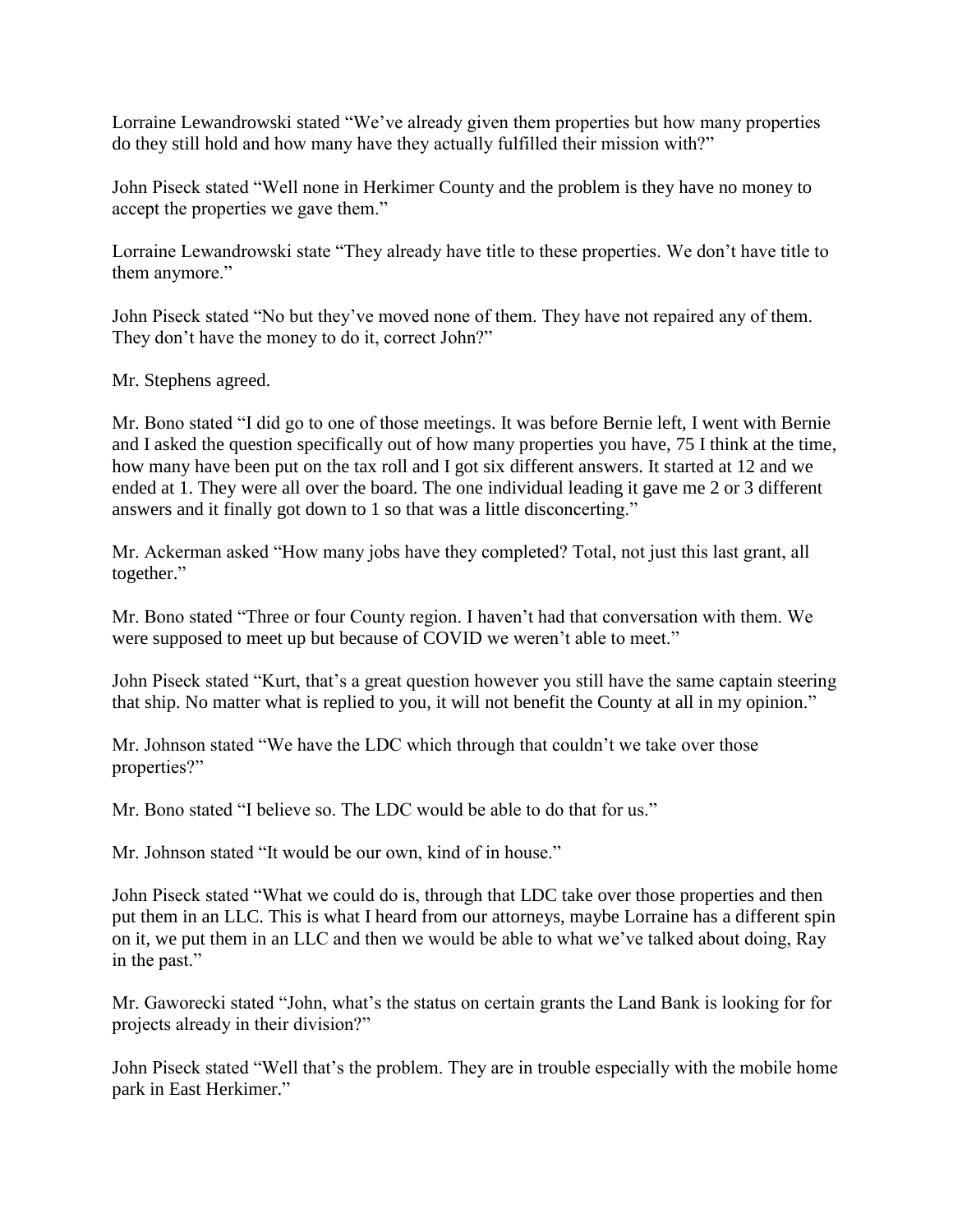Mr. Gaworecki stated "Right, that's what I was wondering. There's a chance they won't get the grants for that project, correct?"

John Piseck stated "That is correct especially if Herkimer does not renew then Herkimer is not a part of the Land Bank area. Oneida County was never part of the Land Bank just the City of Utica and the City of Rome. And both of them have their own programs as well. I don't know where that will go. The Executive Director there has now gone down to about 12 or 18 hours and he applied for some of the same grant pot, not the exact same grant but the money that would come out of that pot and he won those for another group. It's very convoluted. It's just not being run properly."

Mr. Bono asked "John, so where did this money go?"

John Piseck responded "That's just it. Salaries was a part which they were able to do but it pretty much went to more properties and the rest was acquisitioned and maintenance. Even though they own a property in Herkimer the maintenance would have been they had to have the lawn mowed or snow plowed so all of those properties, he just kept buying and buying and buying. He was out of control and you never got the answers correctly. When we first got on, John and myself, there wasn't any financial reports handed out. Once we started getting under control we told him no more buying. You have to stop. You have to figure out where you're going to direct those funds and list got so down to the fact they wanted to know how much the nails were. It's just not being run properly. That sums it up completely."

Mr. Campione stated "I've noticed Lorraine on Craigslist some of our properties we have given them, they've done nothing to and they listed them for sale, can they do that legally?"

Lorraine Lewandrowski stated "Well yes. I've also heard they have a broker handling some of their properties as well. I mean people sell property on Craigslist and E-Bay and all that stuff all of the time."

Mr. Campione asked "Weren't they supposed to improve them?"

Lorraine Lewandrowski stated "Their mandate is to improve the property. That's the whole purpose of this program. You don't just get the property and then flip it to make money to pay your salaries. It sounds like that's what's going on instead of improving them."

Mr. Schrader stated "See my problem with it Lorraine is now we just gave it to the Land Bank, they sell it to another individual that didn't do any improvements to it. The County has to reimburse the municipality and that's why I was sort of against the whole thing. Now we're stuck again reimbursing the municipality for a piece of property that they did nothing to."

Mr. Hollum stated "Over in Ilion they actually sold a piece of property to a non-profit organization. I don't see how that benefits the County. It doesn't put it back on the tax roll. It kind of defeats the whole purpose of the program."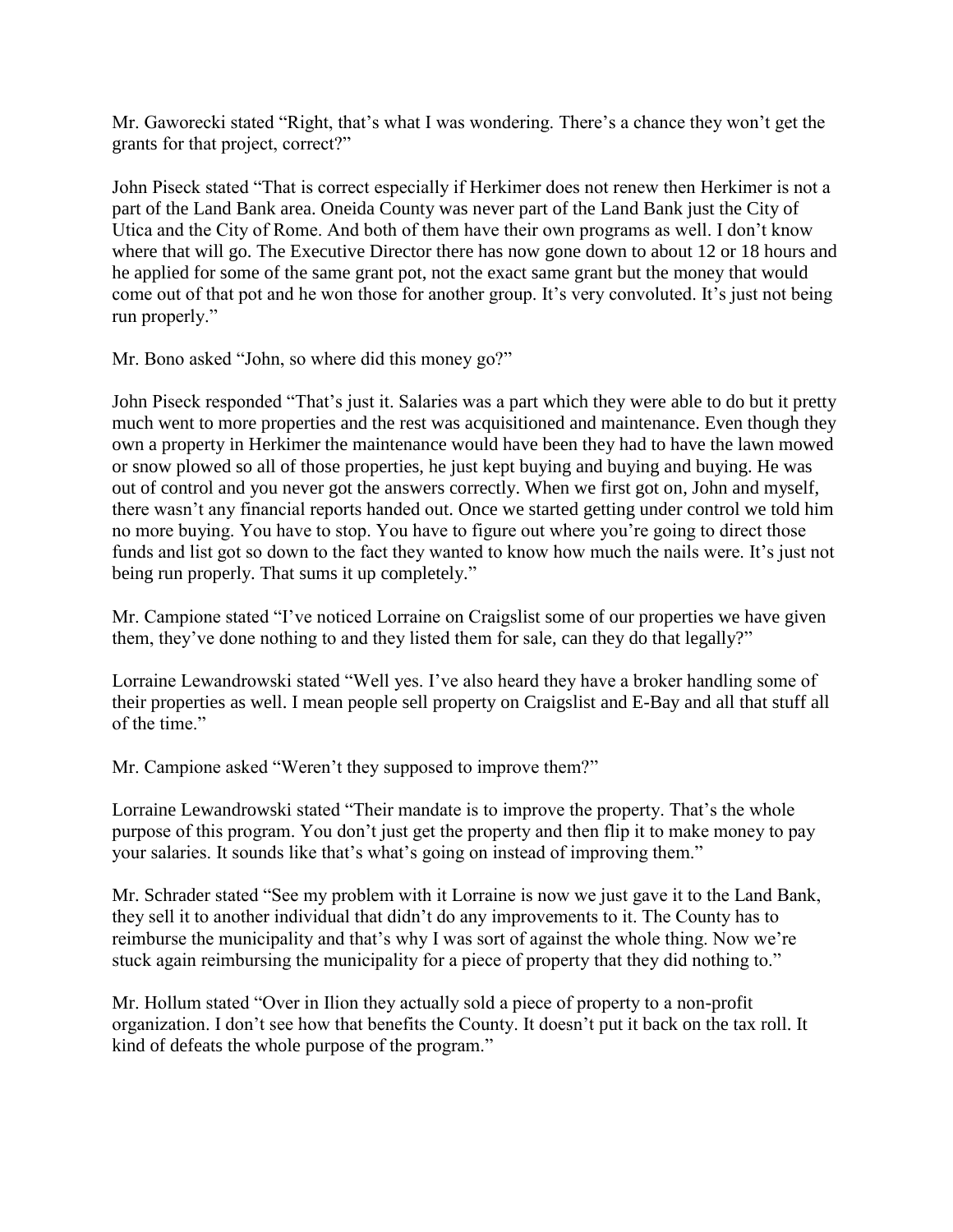Mr. Schrader stated "With that said do you think that we are going to be ending indefinitely Lorraine if we go the six months?"

Lorraine Lewandrowski stated "With the 6 months notice the way it's worded would allow you to withdraw at the then 3 year term. I'm thinking we haven't even started a new 3 year term because we never renewed. The old one would have expired in October of 2019. We are already into it but we never signed a renewal agreement."

Mr. Schrader stated "To pick up with what Mr. Piseck said the gentleman that's running it is an incompetent person in my estimation. Is there somebody above him to address it to because I've met the guy, he's incompetent."

Lorraine Lewandrowski asked "Why don't the other people who are on the board have any issues then? Do they say anything?"

Mr. Johnson responded "I don't want to go into it. What does the committee want to do? This is a properties issue not Ways & Means right Lorraine?"

Lorraine Lewandrowski stated yes.

Mr. Gaworecki stated "I will make a motion we don't renew.

Item #2 - On motion of Mr. Gaworecki, seconded by Mr. Schrader for the County Properties Committee, Item #2 was voted on, approved and moved for Resolution. Unanimous.

Mr. Bono stated "Ray and I will reach out and get a follow-up on their end."

Mr. Ackerman asked "Should we send something to LISC on that?"

John Piseck said "Yes you should."

Mr. Ackerman stated. "That's what I thought."

Lorraine Lewandrowski asked "Who would we send it to then?"

John Piseck stated "And you should send it to Enterprise. They are the other financial group involved."

Mr. Bono stated "LISC and Enterprise Lorraine."

Lorraine said ok.

Mr. Johnson asked "Anything under other for Properties?"

Mr. Gaworecki stated "I have something for other. I got an email and a call from a lady that would like to take over 210 North Main Street in the Village of Herkimer and fix it up. She is